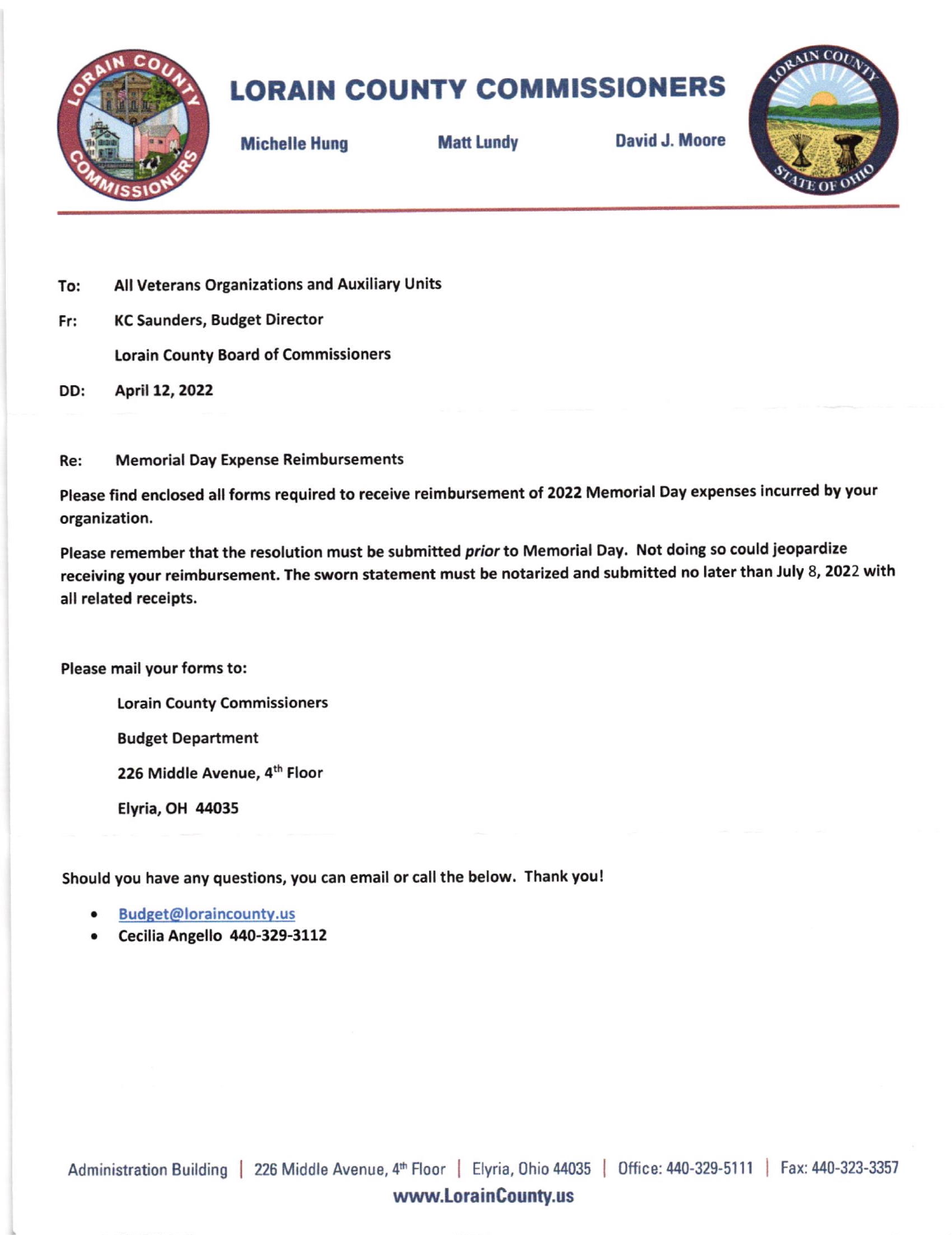## RESOLUTION

Whereas, (organization) of (community), are desirous of decorating graves, conducting Memorial Services and otherwise engaging in activities appropriate to the celebration of Memorial Day: and

WHEREAS, Section 307.66 of the Revised Code of Ohio and Am. H.B. 123 provides that the Commissioners of a County, annually, upon a request of Civic or Patriotic Organizations may pay a sum not to exceed \$500.00 to aid in defraying the expenses of Memorial Day Observances;

NOW, THEREFORE, BE lT RESOLVED, that a request be and the same is hereby made of the Board of County Commissioners of Lorain County that such appropriation be made to this Organization for purposes herein set forth.

 $\mathbf{I}$  and  $\mathbf{I}$  and  $\mathbf{I}$ 

(name of officer)

(organization)

do hereby certify that the above is a true and exact copy of a resolution adopted by the aforesaid organization at its regular meeting.

(date)

(post address)

(phone number)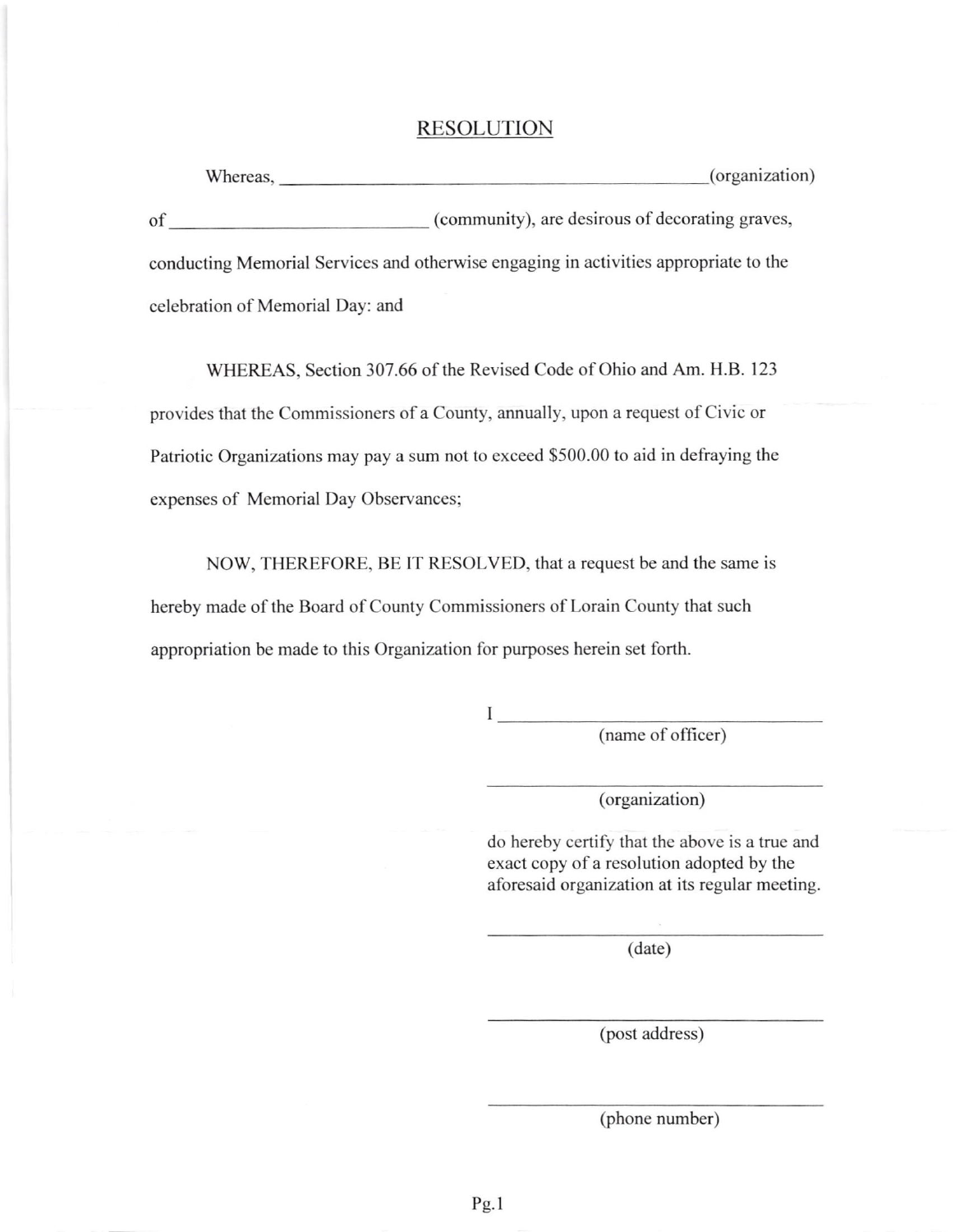## SWORN STATEMENT OF MEMORIAL DAY EXPENDITURES  $FOR:$

2022

(GROUP NAME)

LIST ALL MEMORIAL DAY EXPENDITURES AND COSTS BELOW. **ATTACH RECEIPTS OR COPIES OF RECEIPTS** (You will not receive reimbursement for any items without a valid receipt)

(NAME) HEREBY SIGN AND SWEAR IN THE 1 PRESENCE OF A NOTARY PUBLIC THAT THE ABOVE IS A TRUE STATEMENT OF EXPENDITURES FOR MEMORIAL DAY ACTIVITIES FOR THE VETERAN **GROUP NAMED HEREIN.** 

Notary seal here

**Notary Statement here**